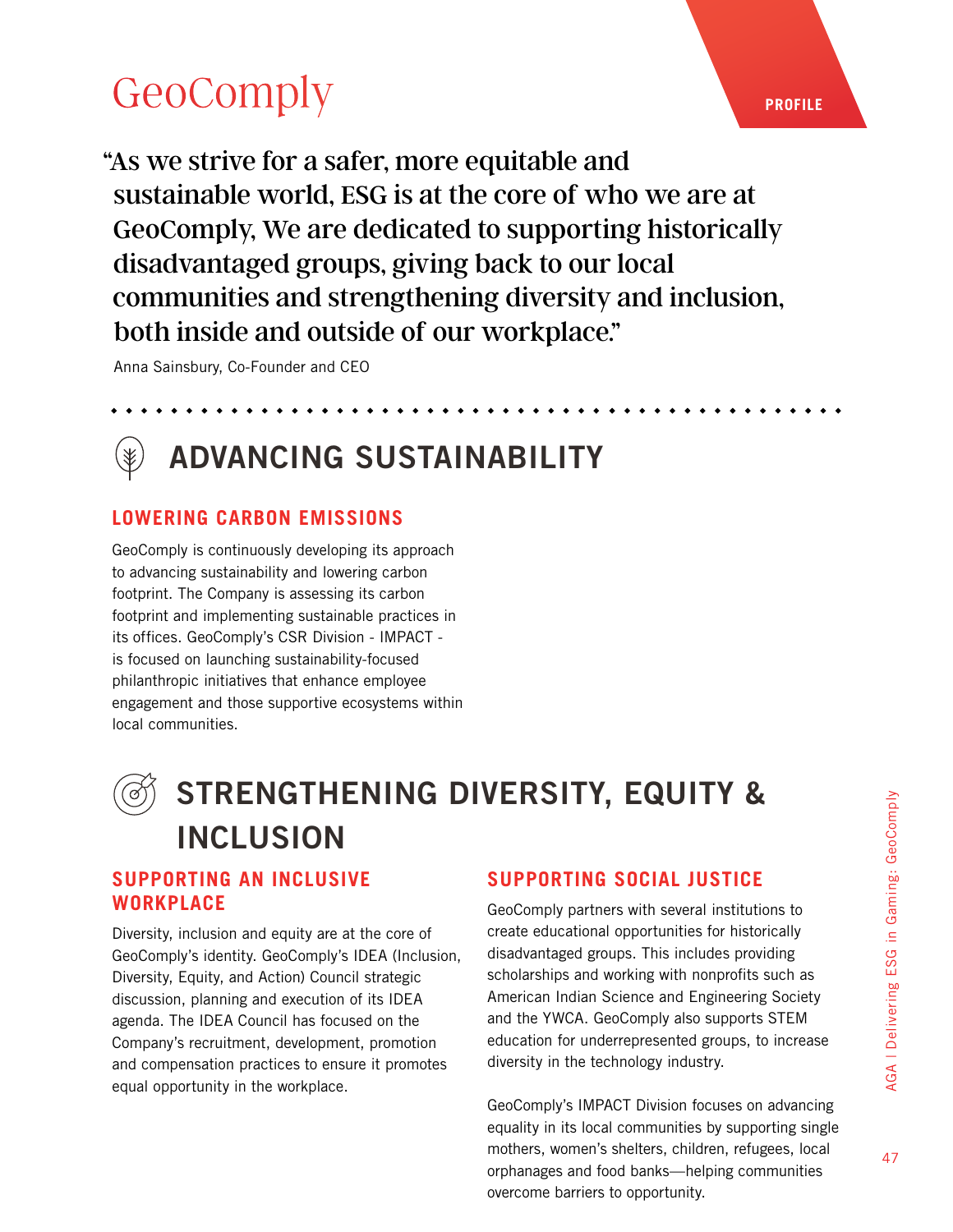# **[GeoComply](https://www.geocomply.com/social-impact/)**



#### **ADDRESSING CRITICAL COMMUNITY NEEDS**

Supporting local communities is central to GeoComply's CSR program with a special focus on supporting women, children and historically underrepresented groups. The Company also works with local orphanages and large global organizations such as Make-A-Wish and Horton's Kids to support child welfare.

GeoComply also donates to and works with local food banks to alleviate food insecurity in its communities.

Moreover, GeoComply provide internships and job opportunities for various groups, including refugees and women. These individuals are then nurtured with care, attention and a growth mindset throughout their career journey, with extensive training and professional development opportunities along the way.

#### **DELIVERING IN TIMES OF CRISIS**

During the COVID-19 pandemic, GeoComply delivered food and medical supplies to vulnerable groups in its local communities.

#### Code Like A Girl

In GeoComply's Vietnam office, the Code Like A Girl initiative supports and empowers Vietnamese developers. The program is focused on career development of high-potential female talent in the IT industry through scholarships, job fairs, networking events and more.

Code Like A Girl Vietnam also hosts the Female Developer Innovation Tournament, which is open to female developers, programmers, engineers and women who are passionate about coding. Not only does it inspire women to participate in the technology field, but participants can network with GeoComply's employees and other women in the industry, win monetary prizes and often receive full-time job offers at the event.